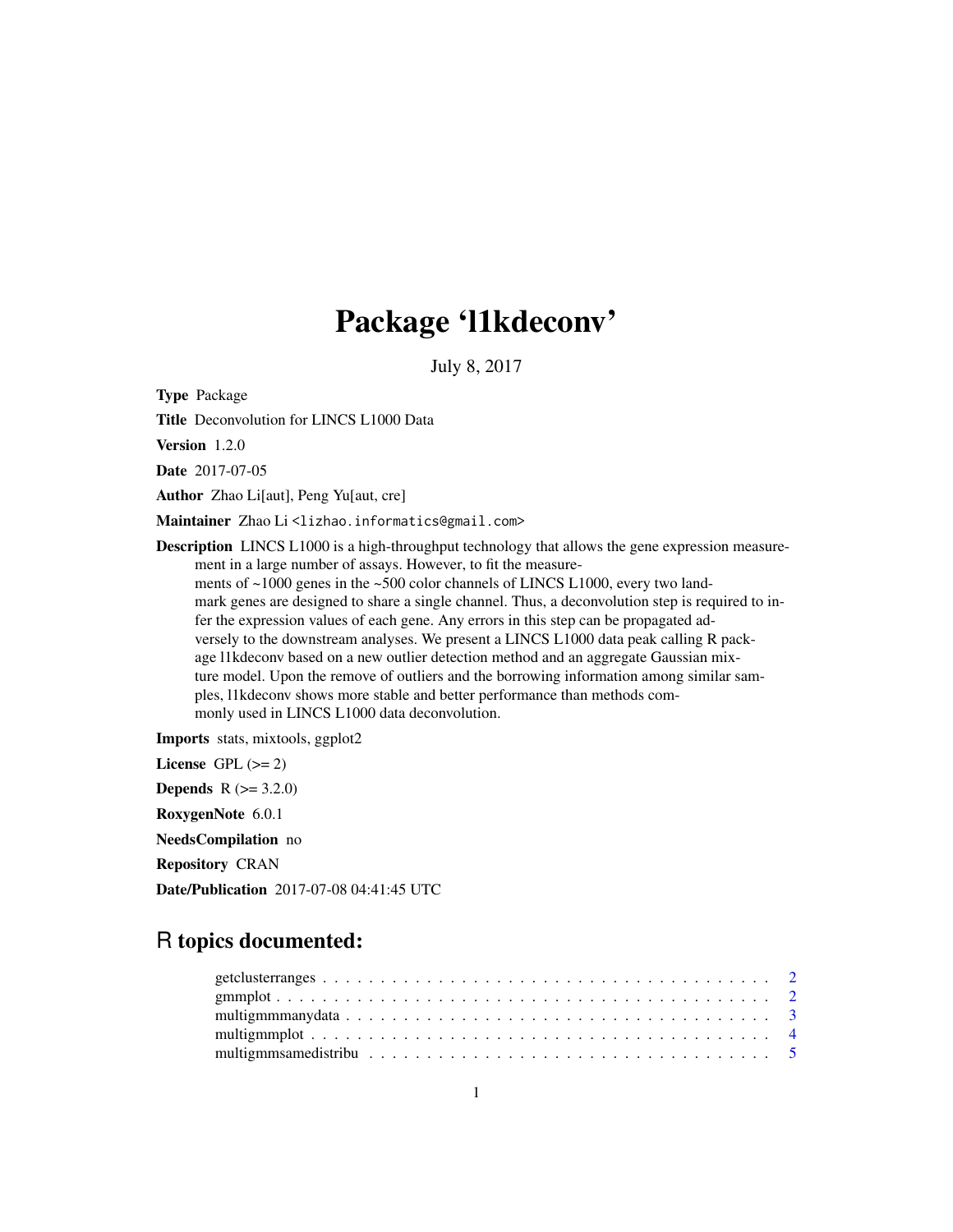#### <span id="page-1-0"></span>2 gmmplot

|       | multigmmsamedistribumulti $\ldots \ldots \ldots \ldots \ldots \ldots \ldots \ldots \ldots \ldots \ldots$ |  |
|-------|----------------------------------------------------------------------------------------------------------|--|
|       |                                                                                                          |  |
| Index | $\mathbf{R}$                                                                                             |  |

getclusterranges *Get the Cluster Ranges in a Vector of 1D Coordinates*

#### Description

Get the Cluster Ranges in a Vector of 1D Coordinates

#### Usage

getclusterranges(x, gap)

#### Arguments

|     | a numeric vector                               |
|-----|------------------------------------------------|
| gap | the size for the recognation of data free gaps |

#### Examples

 $x = c(1:3, 11:13)$ getclusterranges(x, 3)

| gmmp⊥o |  |
|--------|--|
|        |  |
|        |  |

Plot the Fit Results of 2-Component Gaussian Mixture Model

#### Description

Plot the Fit Results of 2-Component Gaussian Mixture Model

#### Usage

gmmplot(x, mu1, mu2, sigma, lambda, nbins = 15, xlim)

#### Arguments

| $\boldsymbol{\mathsf{x}}$ | a numeric vector                             |
|---------------------------|----------------------------------------------|
| mu1                       | the mean of the 1st cluster                  |
| mu2                       | the mean of the 2nd cluster                  |
| sigma                     | the common variance of both clusters         |
| lambda                    | the proportion parameter                     |
| nbins                     | the number of bins per cluster $(6*)$ sigma) |
| xlim                      | the limitation of x scale                    |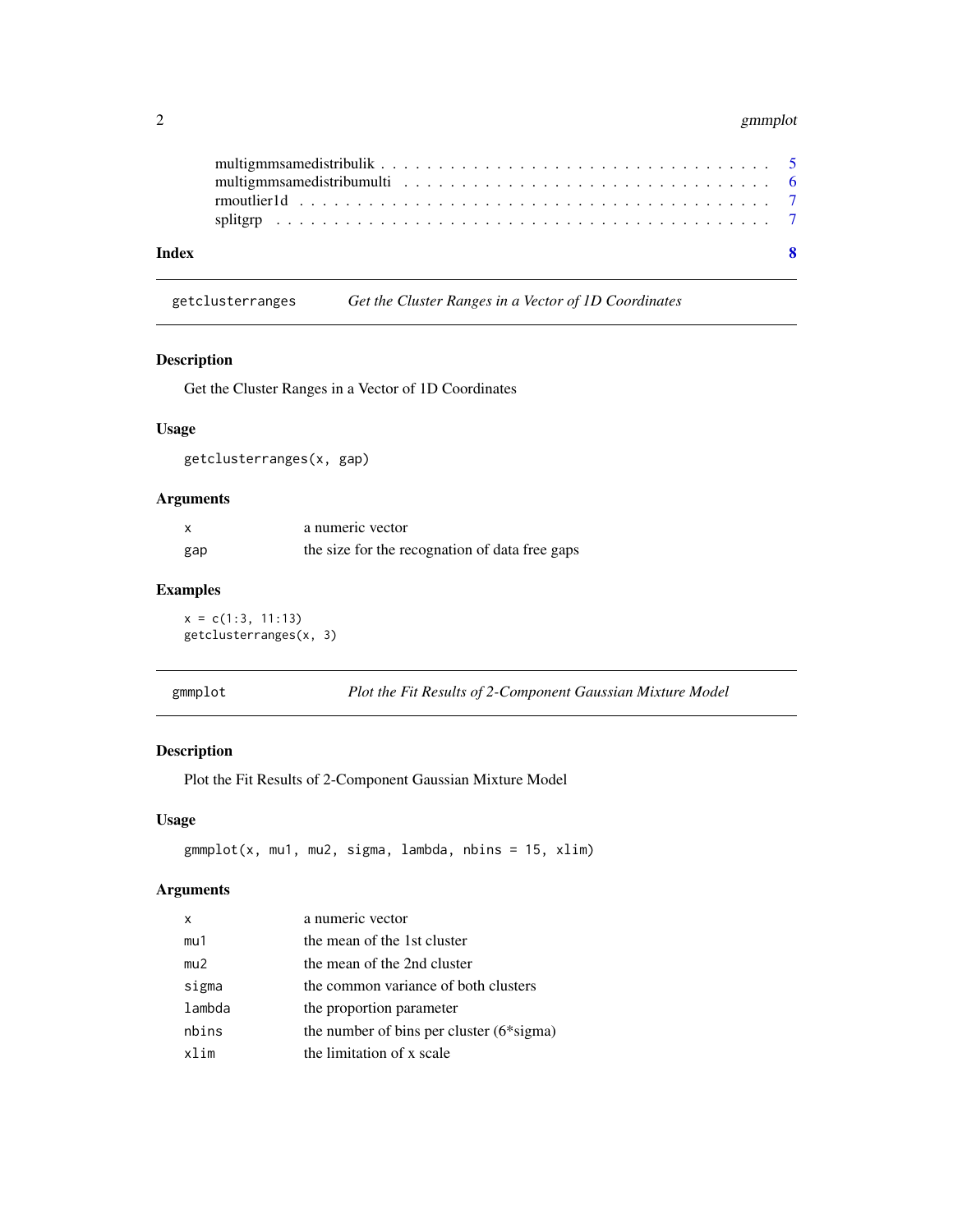#### <span id="page-2-0"></span>multigmmmanydata 3

#### Examples

```
set.seed(0)
x=list(c(
  rnorm(150, mean=0)
  , rnorm(50, mean=10)
  ))
fit_res=multigmmsamedistribu(x)
with(
  as.list(fit_res$par_conv)
  , gmmplot(x[[1]]
    , mu1=mu1
    , mu2=mu2
    , sigma=sigma
    , lambda=lambda
    , xlim=range(unlist(x))
    \lambda\mathcal{L}
```
multigmmmanydata *Split the input dataset into several sub list to deconvolution.*

#### Description

Due to the limitation of optimization that too many data would dramatically slow down the speed.

#### Usage

```
multigmmmanydata(x, grp_size = 3, lambda_lower = 0.1, lambda_upper = 1 -lambda_lower, sigma_lower = 0.01, debug = F)
```
#### Arguments

| $\boldsymbol{\mathsf{x}}$ | a list of numeric vector                 |
|---------------------------|------------------------------------------|
| grp_size                  | the normal group size for each group     |
| lambda_lower              | the lower bound of $\lambda$             |
| lambda_upper              | the upper bound of $\lambda$             |
| sigma_lower               | the lower bound of $\sigma$              |
| debug                     | enable the debug mode to show par and fn |

```
set.seed(0)
x1=c(rnorm(150, mean=0), rnorm(50, mean=10))
x2=c(rnorm(150, mean=20), rnorm(50, mean=40))
x3=c(rnorm(150, mean=30), rnorm(50, mean=60))
x4=c(rnorm(150, mean=30), rnorm(50, mean=60))
```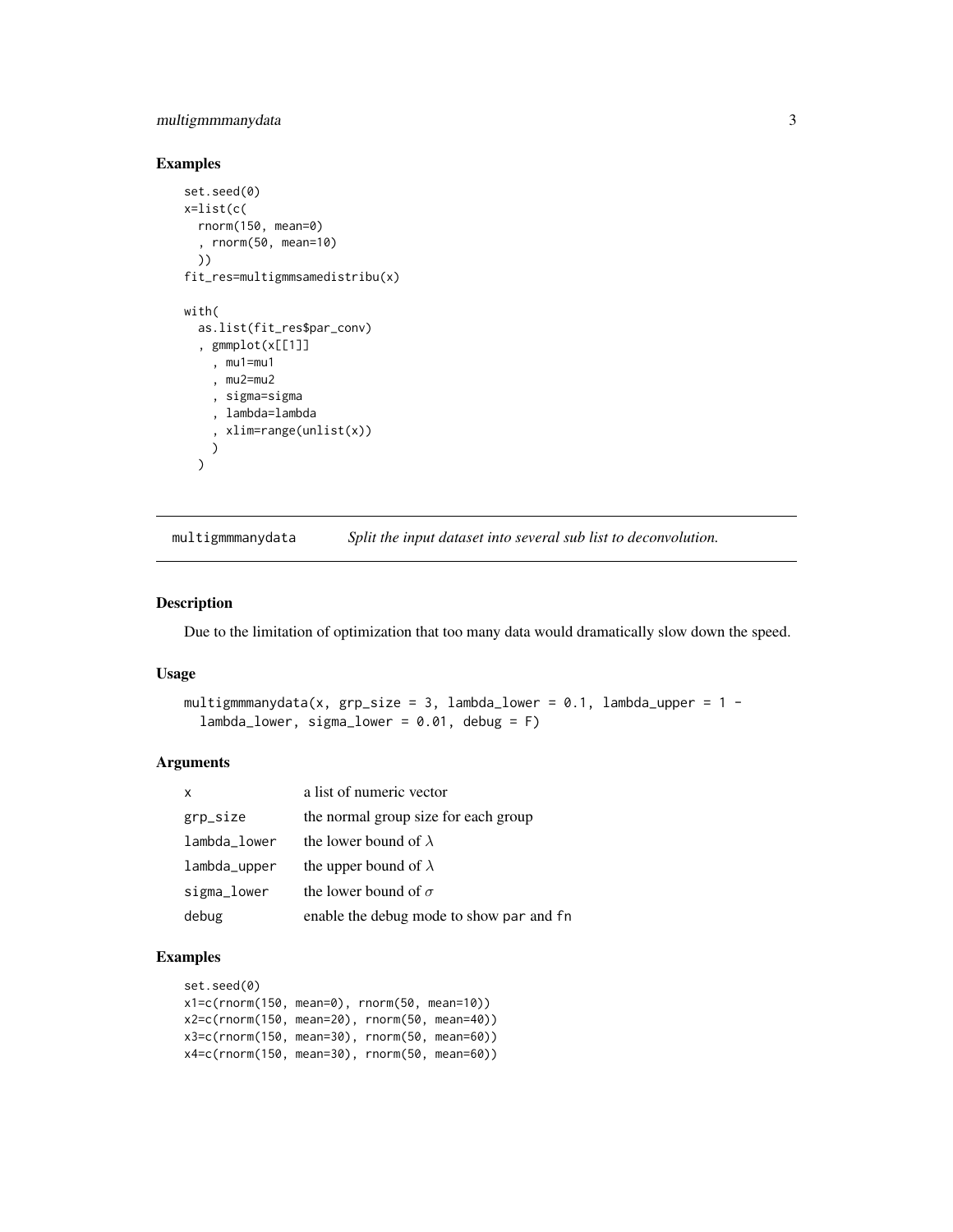```
x5=c(rnorm(150, mean=30), rnorm(50, mean=60))
x6=c(rnorm(150, mean=30), rnorm(50, mean=60))
x=list(x1, x2, x3, x4, x5, x6)
multigmmmanydata(x)
```
multigmmplot *Plot the Fit Results of aggregate 2-Component Gaussian Mixture Model*

#### Description

Plot the Fit Results of aggregate 2-Component Gaussian Mixture Model

#### Usage

multigmmplot(x, fit\_res, nbins = 15)

#### Arguments

| $\mathbf{x}$ | a list of a numeric vector     |
|--------------|--------------------------------|
| fit res      | the result of AGMM             |
| nbins        | the number of bins per cluster |

```
params=list(
c(mu1=0, mu2=10, sd = 1), c(mu1=10, mu2=20, sd = 1)
 )
set.seed(0)
x=lapply(
  params
  , function(v) {
   c(
      rnorm(100, mean=v[['mu1']], sd = v[['sd']])
      , rnorm(50, mean=v[['mu2']], sd = v[['sd']])
      )
  }
  )
multigmmplot(x, multigmmsamedistribu(x))
```
<span id="page-3-0"></span>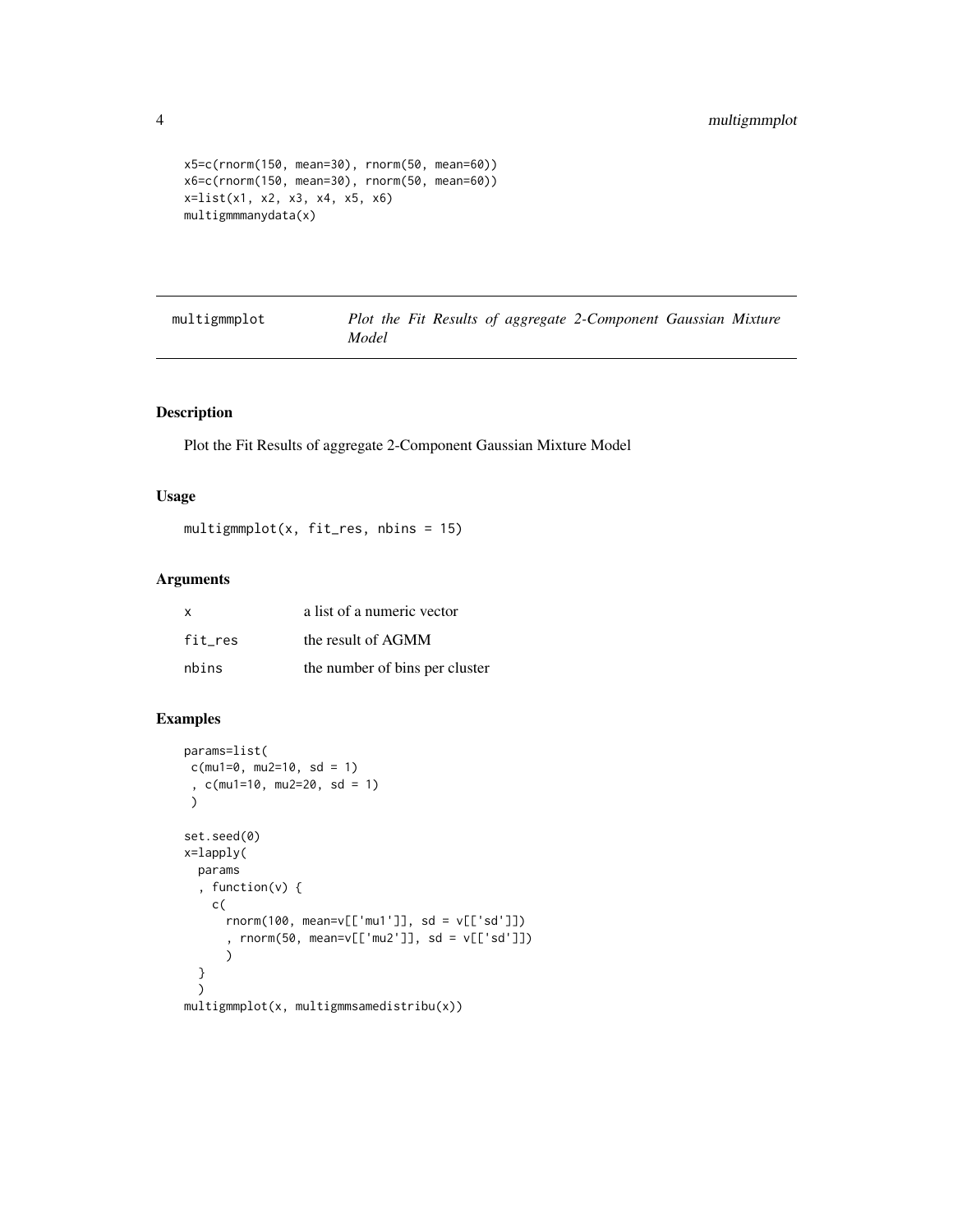<span id="page-4-0"></span>multigmmsamedistribu *Fit Multi 2-Component Gaussian Mixture Model in same distribution with a Fixed Proportion*

#### Description

Fit Multi 2-Component Gaussian Mixture Model in same distribution with a Fixed Proportion

#### Usage

```
multigmmsamedistribu(x, lambda_lower = 0.1, lambda_upper = 1 - lambda_lower,
  sigma_lower = 0.01, debug = F)
```
#### Arguments

| $\mathsf{x}$ | a list of numeric vector                 |
|--------------|------------------------------------------|
| lambda lower | the lower bound of $\lambda$             |
| lambda_upper | the upper bound of $\lambda$             |
| sigma_lower  | the lower bound of $\sigma$              |
| debug        | enable the debug mode to show par and fn |

#### Examples

```
set.seed(0)
x1=c(rnorm(150, mean=0), rnorm(50, mean=10))
x2=c(rnorm(150, mean=20), rnorm(50, mean=40))
x3=c(rnorm(150, mean=30), rnorm(50, mean=60))
x=list(x1, x2, x3)
multigmmsamedistribu(x)
```
multigmmsamedistribulik

*The sum of Log-Likelihoods of 1D Multi Same Distribution Gaussian Mixture Model*

#### Description

The sum of Log-Likelihoods of 1D Multi Same Distribution Gaussian Mixture Model

#### Usage

```
multigmmsamedistribulik(x)
```
#### Arguments

x a list of numeric vectors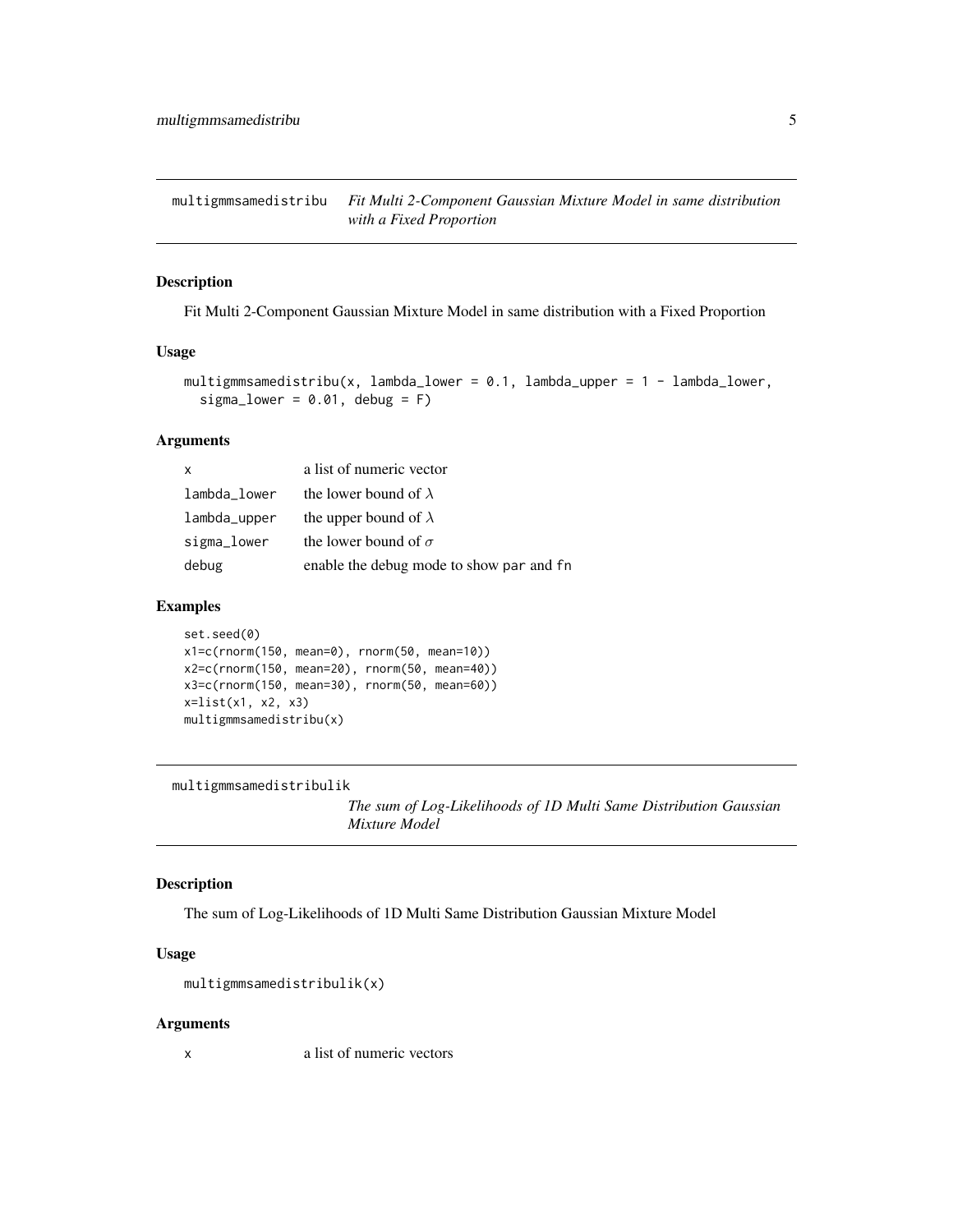#### Examples

```
set.seed(0)
x1=c(
 rnorm(100, mean=0)
 , rnorm(100, mean=1)
 )
x=list(x1)
multigmmsamedistribulik(x)(c(0.5, 1, 0.5, 1))
```
multigmmsamedistribumulti

*Split the input dataset into several sub list to deconvolution.*

#### Description

Due to the limitation of optimization that too many data would dramatically slow down the speed.

#### Usage

```
multigmmsamedistribumulti(x, lambda_lower = 0.1, lambda_upper = 1 -lambda_lower, sigma_lower = 0.01, debug = F)
```
#### Arguments

| $\mathsf{x}$ | a list of numeric vector                 |
|--------------|------------------------------------------|
| lambda_lower | the lower bound of $\lambda$             |
| lambda_upper | the upper bound of $\lambda$             |
| sigma_lower  | the lower bound of $\sigma$              |
| debug        | enable the debug mode to show par and fn |

```
set.seed(0)
x1=c(rnorm(150, mean=0), rnorm(50, mean=10))
x2=c(rnorm(150, mean=20), rnorm(50, mean=40))
x3=c(rnorm(150, mean=30), rnorm(50, mean=60))
x4=c(rnorm(150, mean=30), rnorm(50, mean=60))
x5=c(rnorm(150, mean=30), rnorm(50, mean=60))
x6=c(rnorm(150, mean=30), rnorm(50, mean=60))
x=list(x1, x2, x3, x4, x5, x6)
multigmmmanydata(x)
```
<span id="page-5-0"></span>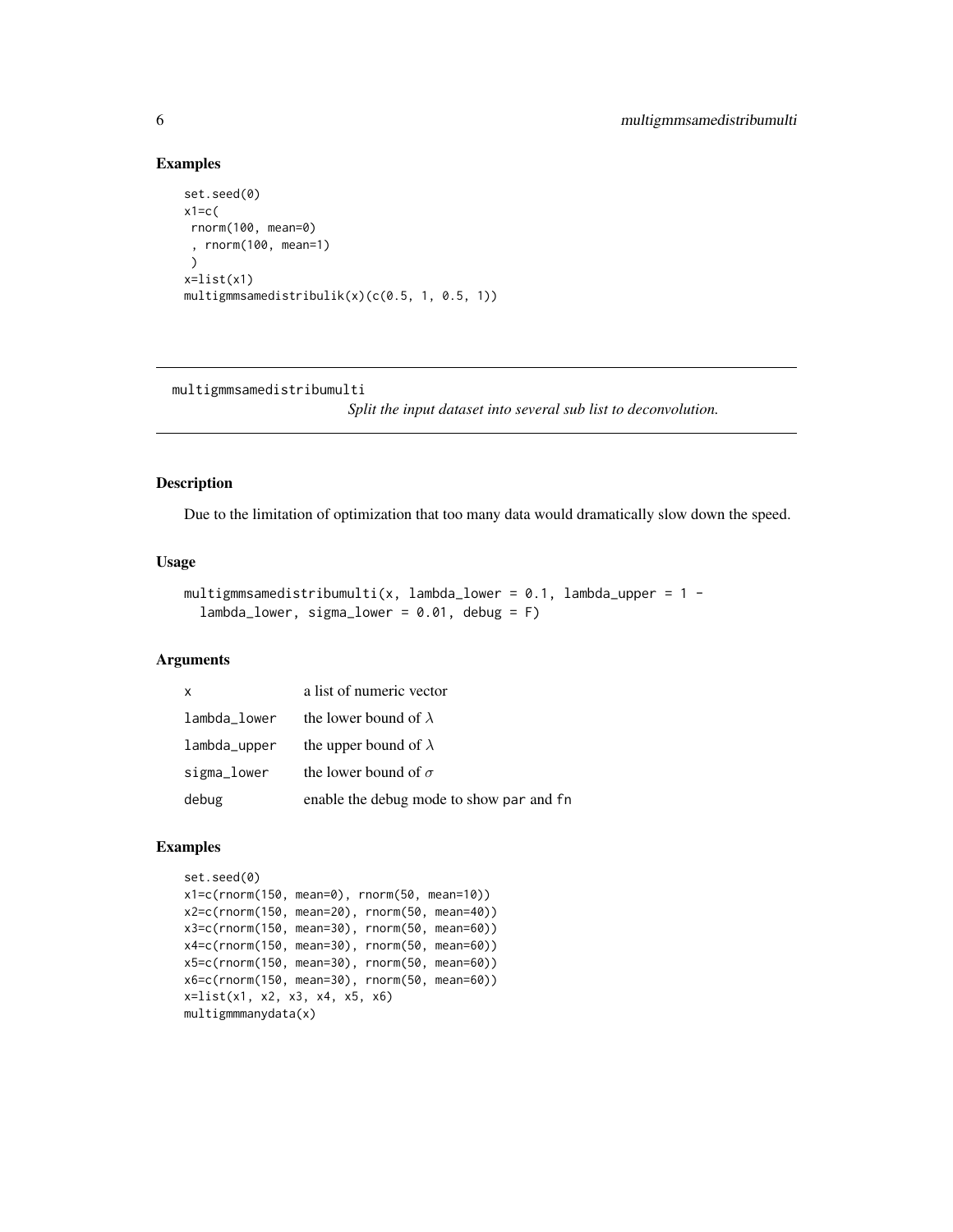<span id="page-6-0"></span>

#### Description

Remove the Outliers in a Vector of 1D Coordinates

#### Usage

```
rmoutlier1d(x, dy_thr = dnorm(4), clustersize_thr = 3, gapsize = 10)
```
#### Arguments

| $\mathsf{x}$    | a numeric vector                                     |
|-----------------|------------------------------------------------------|
| dy_thr          | the threshold for dy                                 |
| clustersize_thr |                                                      |
|                 | the threshold for cluster size                       |
| gapsize         | the threshold of points in recognizing data free gap |

#### Examples

```
x=c(1,10:30,50)
par(mfrow=c(2,1))
plot(density(x))
plot(density(rmoutlier1d(x)))
```
splitgrp *Split a list with size n into groups with at least m elements*

#### Description

Split a list with size n into groups with at least m elements

#### Usage

splitgrp(n, m)

#### Arguments

| - n | an integer indicating the total length |
|-----|----------------------------------------|
|     | the min group size                     |

```
splitgrp(1, 2)
splitgrp(2, 2)
splitgrp(3, 2)
```